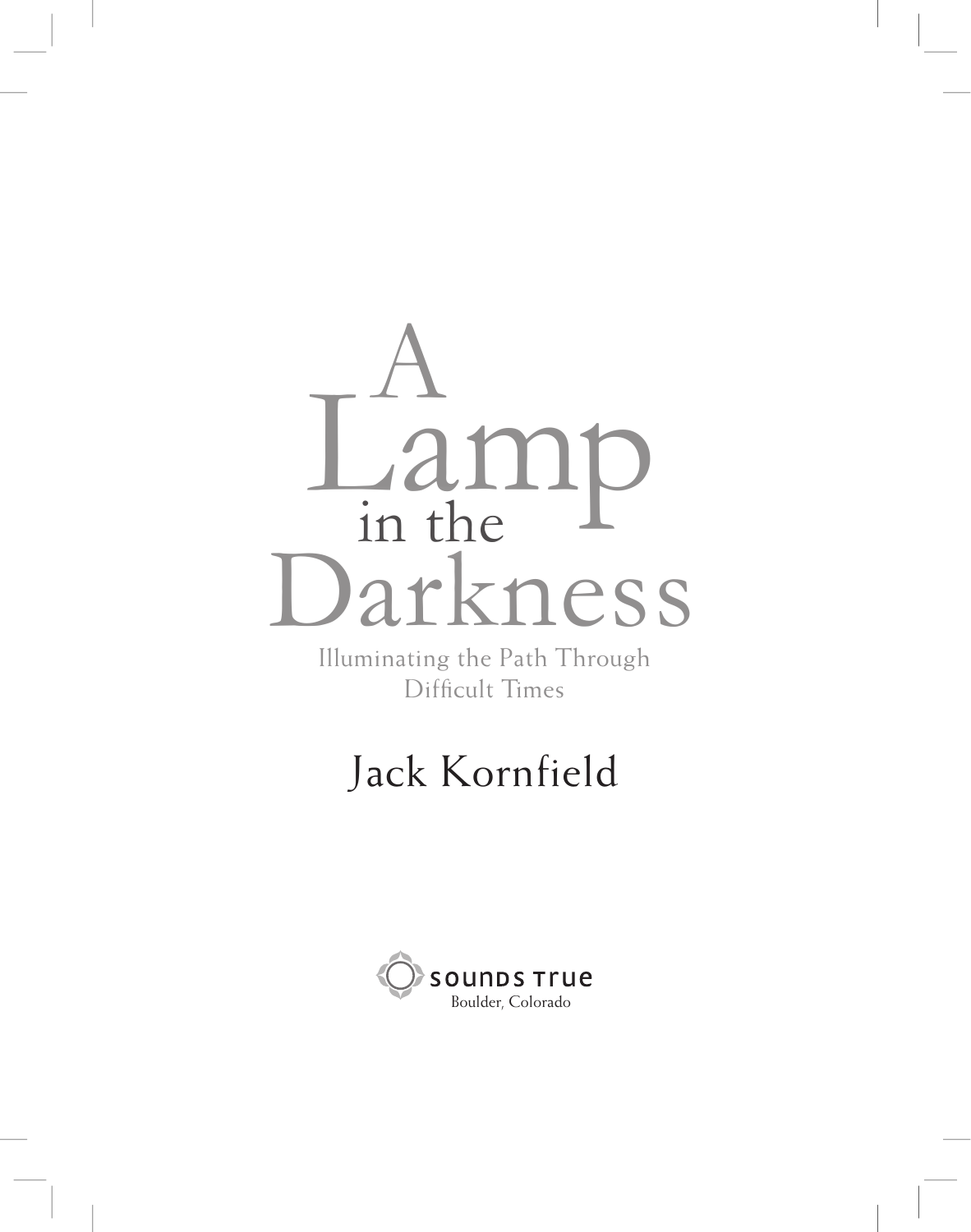Sounds True, Inc. Boulder, CO 80306

© 2011 Jack Kornfield © 2011 Foreword by Jon Kabat-Zinn

SOUNDS TRUE is a trademark of Sounds True, Inc. All rights reserved. No part of this book may be used or reproduced in any manner without written permission from the author and publisher.

Published 2011

Page 24: From "Readers Write: Fears and Phobias" by D. S. Barnett in *The Sun* magazine (February 2002, issue 314). Copyright © by D. S. Barnett. Reprinted by permission of the author.

Pages 70–73: Excerpt from *Mortal Lessons: Notes on the Art of Surgery* by Richard Selzer. © 1974, 1975, 1976, 1987 by Richard Selzer. Reprinted by permission of Georges Borchardt, Inc., on behalf of the author.

Guided versions of the meditations "Zen of an Aching Heart" and "Your Highest Intention" are available at SoundsTrue.com/bonus/Jack\_Kornfield\_dark

Cover and book design by Jennifer Miles Printed in Canada

Library of Congress Cataloging-in-Publication Data

Kornfield, Jack, 1945- A lamp in the darkness : illuminating the path through difficult times / by Jack Kornfield.

p. cm.

ISBN 978-1-60407-448-2 (alk. paper) 1. Religious life--Buddhism. I. Title.

BQ5410.K67 2011 294.3'4442--dc22

2011010339

eBook ISBN 978-1-60407-642-4

10 9 8 7 6 5 4 3 2 1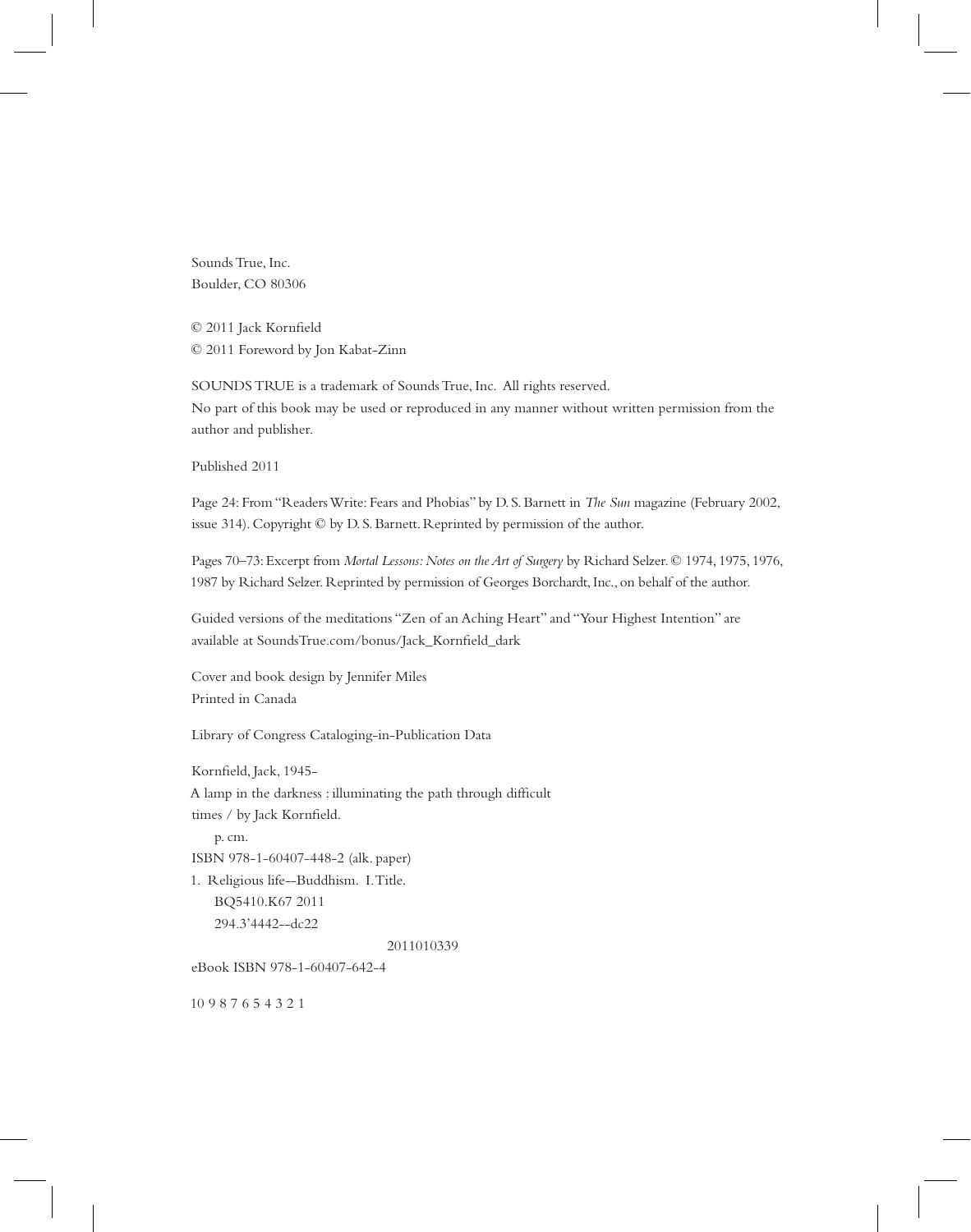# **CONTENTS**

Foreword by Jon Kabat-Zinn ix

Introduction: An Invitation to Awaken 1

- 1. The Wisdom of Our Difficulties 3
- 2. The Earth Is My Witness 13
- 3. Shared Compassion 21
- 4. Awakening the Buddha of Wisdom in Difficulties 29
- 5. The Practice of Forgiveness 35
- 6. The Temple of Healing 43
- 7. The Zen of an Aching Heart 49
- 8. Equanimity and Peace 55
- 9. Your Highest Intention 63
- 10. The Four Foundations of Mindfulness and the Healing Journey 69

Afterword: The Return of Joy 95 Acknowledgments 99 Notes 101 About the Author 103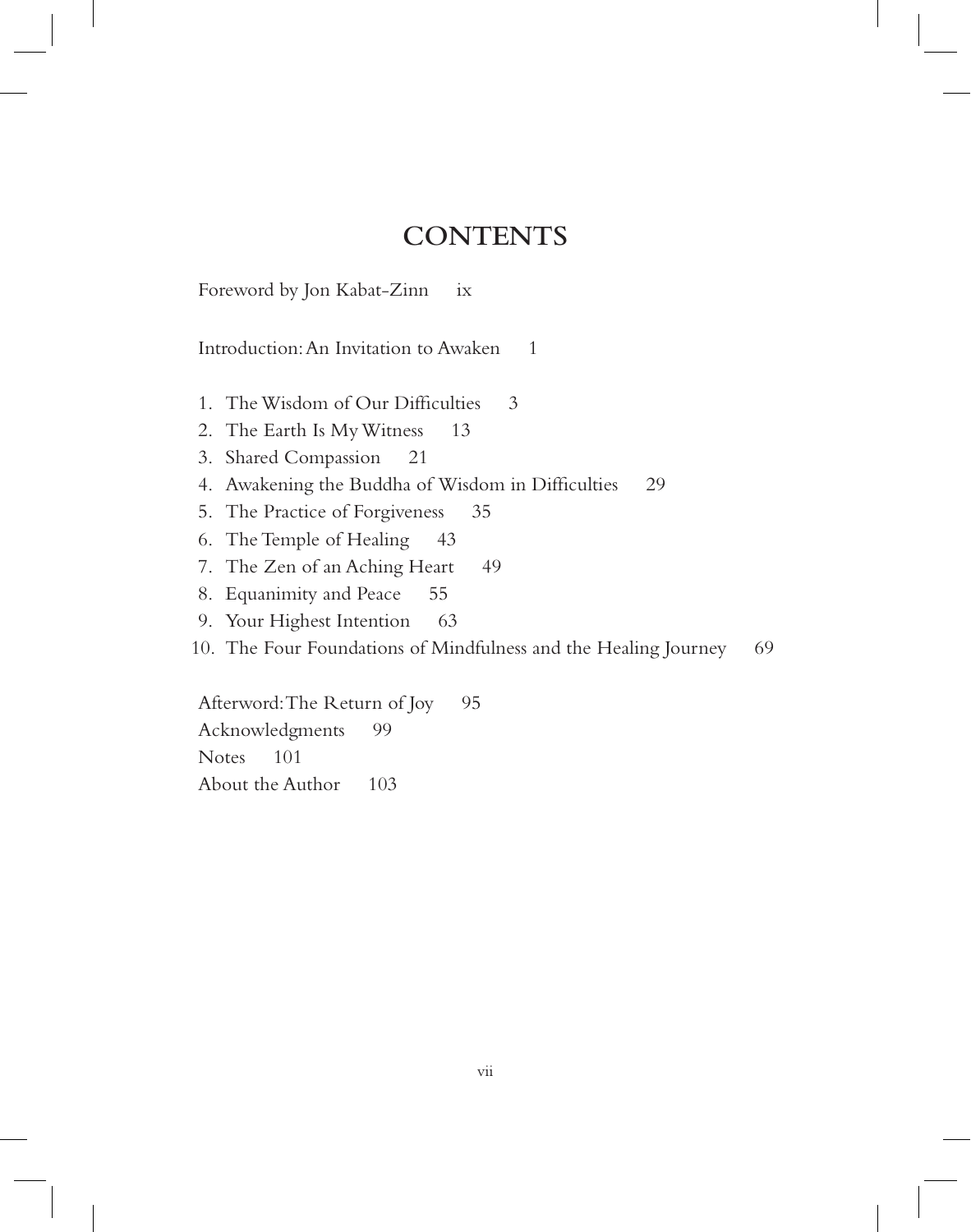## CHAPTER ONE

# The Wisdom of Our Difficulties

*There is praise and blame, gain and loss, pleasure and pain, fame and disrepute. Did you think this would not happen to you?*

The Buddha

If you're reading these words, you've probably hit hard times. Perhaps you've lost a loved one, or maybe you've lost your job, or received a difficult diagnosis, or someone close to you has. Maybe you're divorcing or you'r f you're reading these words, you've probably hit hard times. Perhaps you've lost a loved one, or maybe you've lost your job, or received a difficult diagnosis, or someone close to you has. Maybe you're divorcapart in any number of ways. Maybe daily life itself has become too much for you . . . or not enough. But even in the best of times there's plenty to worry about: seemingly endless wars and violence, racism, our accelerating environmental destruction. In difficult times, personally or collectively, we often begin to wonder not only how we can get through this difficult patch: we begin to question existence itself.

#### **YOU ARE NOT ALONE**

One of the most difficult things about hard times is that we often feel that we are going through them alone. But we are not alone. In fact, your life itself is only possible because of the thousands of generations before you, survivors who have carried the lamp of humanity through difficult times from one generation to another. Even Jesus had hard times, and Buddha did as well. At times they were hounded, threatened, physically attacked, and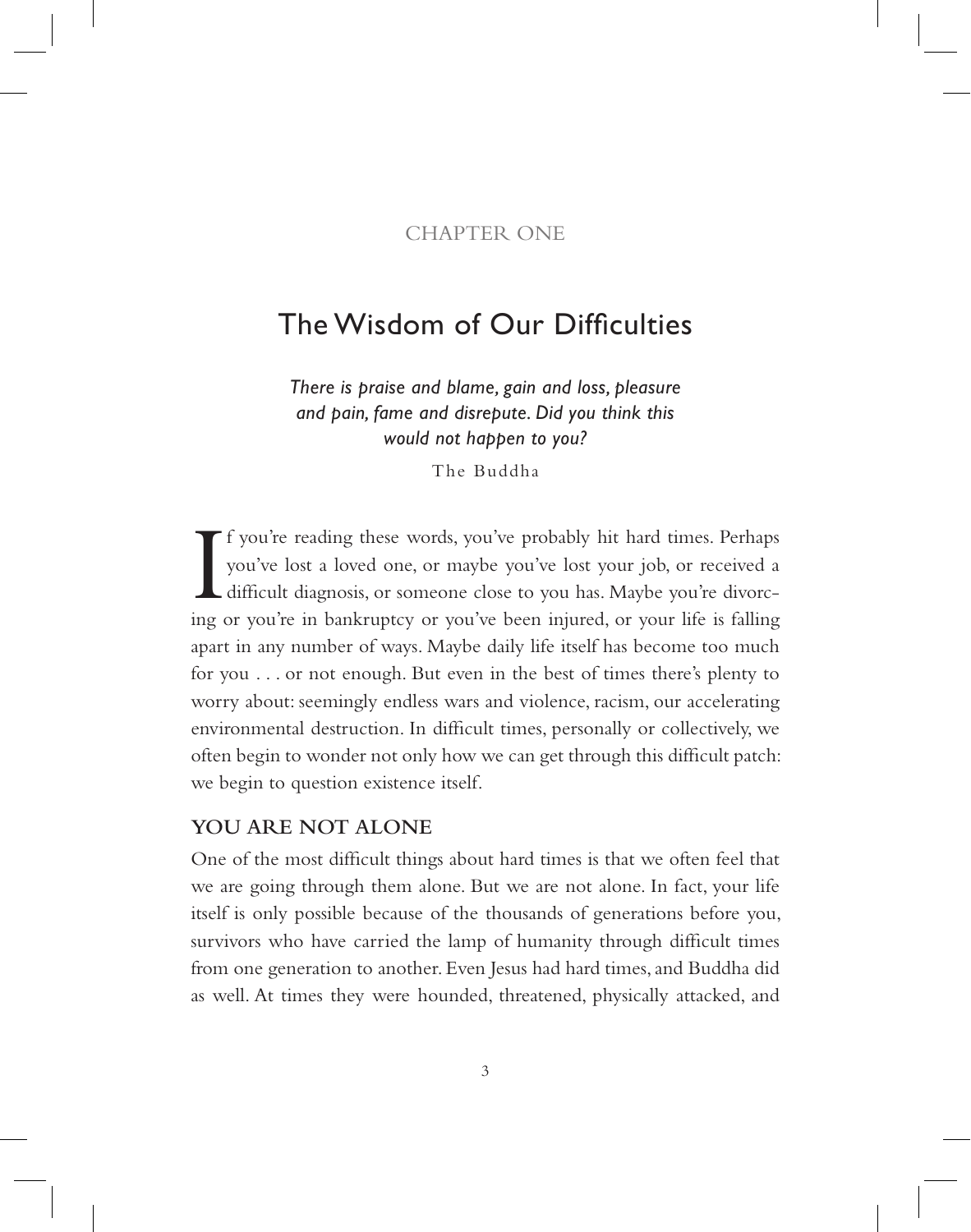*It's not about you. It's about us. Life is difficult for everyone.*

despised. Yet their gifts outshone all their difficulties. And now, as you read these words, you can feel yourself as part of the stream of humanity walking together, finding ways to carry the lamp of wisdom and courage and compassion through difficult times.

Several years ago I was giving a talk on compassion with Pema Chödrön in a large hall in San Francisco filled with at least three thousand participants. At one

point a young woman stood up and spoke in the most raw and painful way about her partner's suicide several weeks before. She was experiencing a gamut of complex emotions, such as agonizing grief and confusion, guilt and anger, loss and fear. As I listened to her I could feel her loneliness, and so I asked the group when she finished, "How many of you in this room have experienced the suicide of someone in your family, or someone really close to you?" More than two hundred people stood up. I asked her to look around the room at the eyes of those who had gone through a similar tragedy and survived. As they gazed at one another, everyone in the room could feel the presence of true compassion, as if we were in a great temple. We all felt the suffering that is part of our humanity, and part of the mystery that we share. But it's not only in great difficulties like the suicide of a loved one that we touch this truth: in the midst of our daily confusions, self-doubts, conflicts, and fears, we need support, reminders to trust in ourselves. We can trust. We were designed to journey through the full measure of beauty and sorrows in life and survive.

# **YOUR DIFFICULTIES ARE YOUR PATH**

Grief and loss and suffering, even depression and spiritual crisis—the dark nights of the soul—only worsen when we try to ignore or deny or avoid them. The healing journey begins when we face them and learn how to work with them.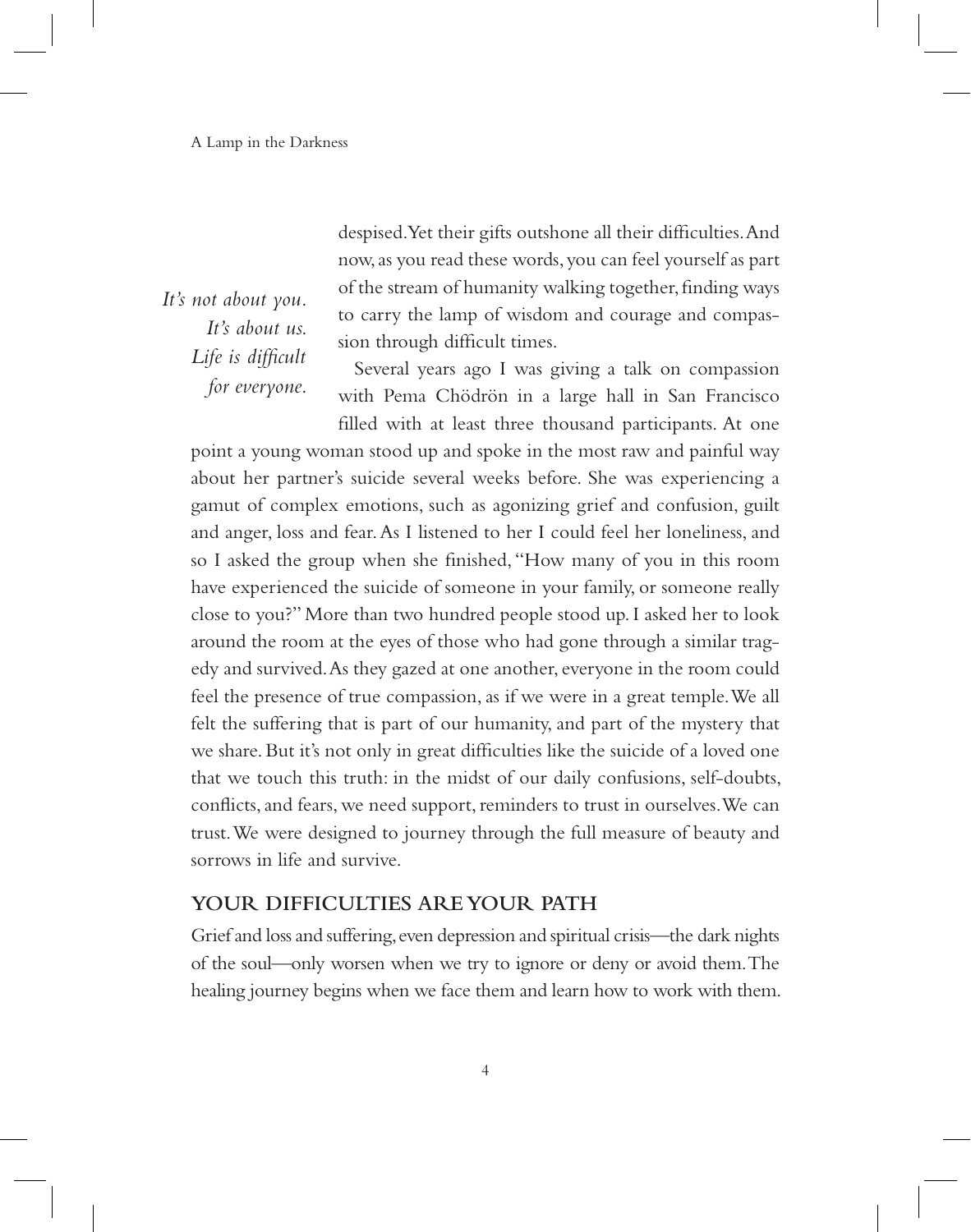When we stop fighting against our difficulties and find the strength to meet our demons and difficulties head on, we often find that we emerge stronger and more humble and grounded than we were before. To survive our difficulties is to become initiated into the fraternity of wisdom.

The real tragedy is when we refuse to acknowledge and respect our own suffering, and instead spread it unconsciously to others. As the Nobel Laureate Elie Wiesel has written, "Suffering confers neither privileges nor rights; it all depends on how one uses it. If you use it to increase the anguish of others, you are degrading, even betraying it. . . And yet the day will come . . . when we shall all understand that suffering can elevate man as well as diminish him."1

*The warrior in your heart says stand your ground. Feel the survival of a thousand years of ancestors in your muscles and your blood. You have all the support you need in your bones.*

# **AWAKEN THE ONE WHO KNOWS**

The practices included in *A Lamp in the Darkness* are not positive thinking, quick fixes, or simplistic self-help strategies to navigate temporary difficult times. The practices here are profound tools for doing the work of the soul. They awaken your inner knowing. If you pay careful attention in the midst of your crises, you will begin to sense a witnessing consciousness, a wise presence inside of you that could be called "the one who knows." This knowing presence is consciousness itself, present in every moment of your life, even when it feels far away from you. Even in the toughest times of illness and loss, in your deepest depressions and griefs, underneath even your most catastrophic challenges and fears, the one who knows in you remains calm and clear. It already accepts whatever is going on. It sees beyond the immediate situation to something much larger. It knows that whatever change has come—no matter how much of a surprise it is to you—was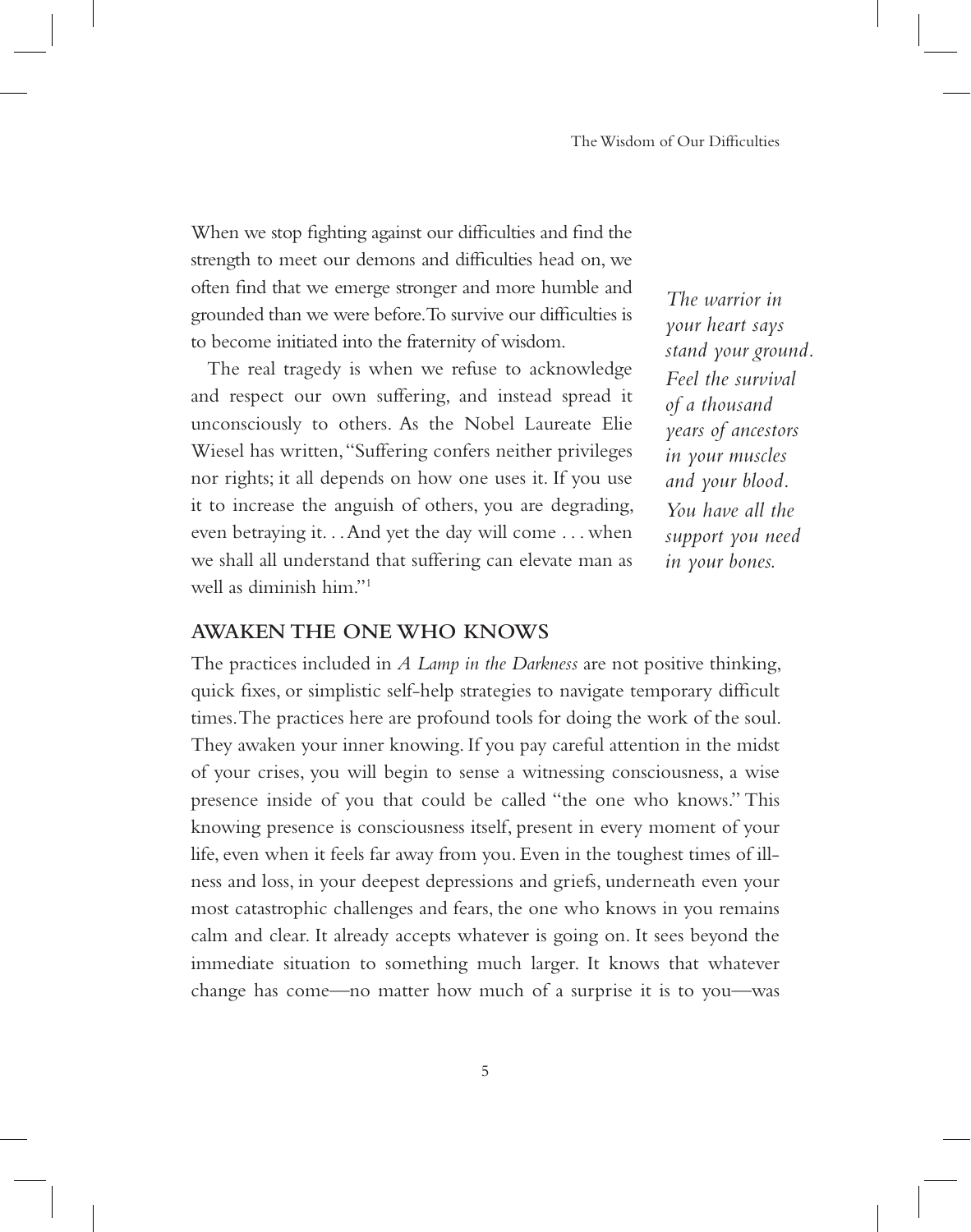*Loss and betrayal tear open the heart. Look through this gate for the wisdom that lies there. What matters now? What would the wise ones do now?*

going to happen. It knows that whatever is, *is*—whether we accept it or not. The one who knows is even often able to see grim humor in the most difficult situations. And it knows long before we do that the end of our suffering begins when we turn to face our suffering and embrace its truth and healing wisdom.

But how we can find this "one who knows" in the midst of our most overwhelming difficulties? Go to the mirror. Look at your face. You will see someone who looks older than you looked several years ago, although inside you don't feel any older. This is because it is only your body that has aged. The timeless awareness through which you

see your body is the one who knows. Your body is only a temporary vessel for this awareness. It is a physical container for the undying consciousness of the one who knows.

#### **LIVE IN THE PRESENT**

You can learn to trust the one who knows, to experience consciousness as the space of awareness that is unchanging, independent of circumstance. It is open and clear and wise. Resting in the one who knows you can step outside of time, outside of endless worries about the future and the reruns of the past. The one who knows abides in the present moment.

The present moment is all we have, and it becomes the doorway to true calm, your healing refuge. The only place you can love, or heal, or awaken is here and now, the eternal present. Create life a day at a time. You cannot know the future. It is a mystery. But you can plant beautiful seeds here and now and learn to tend them with the love and courage and survival instinct that is inborn in you. Somerset Maugham once said, "There are three rules for writing the novel. Unfortunately, no one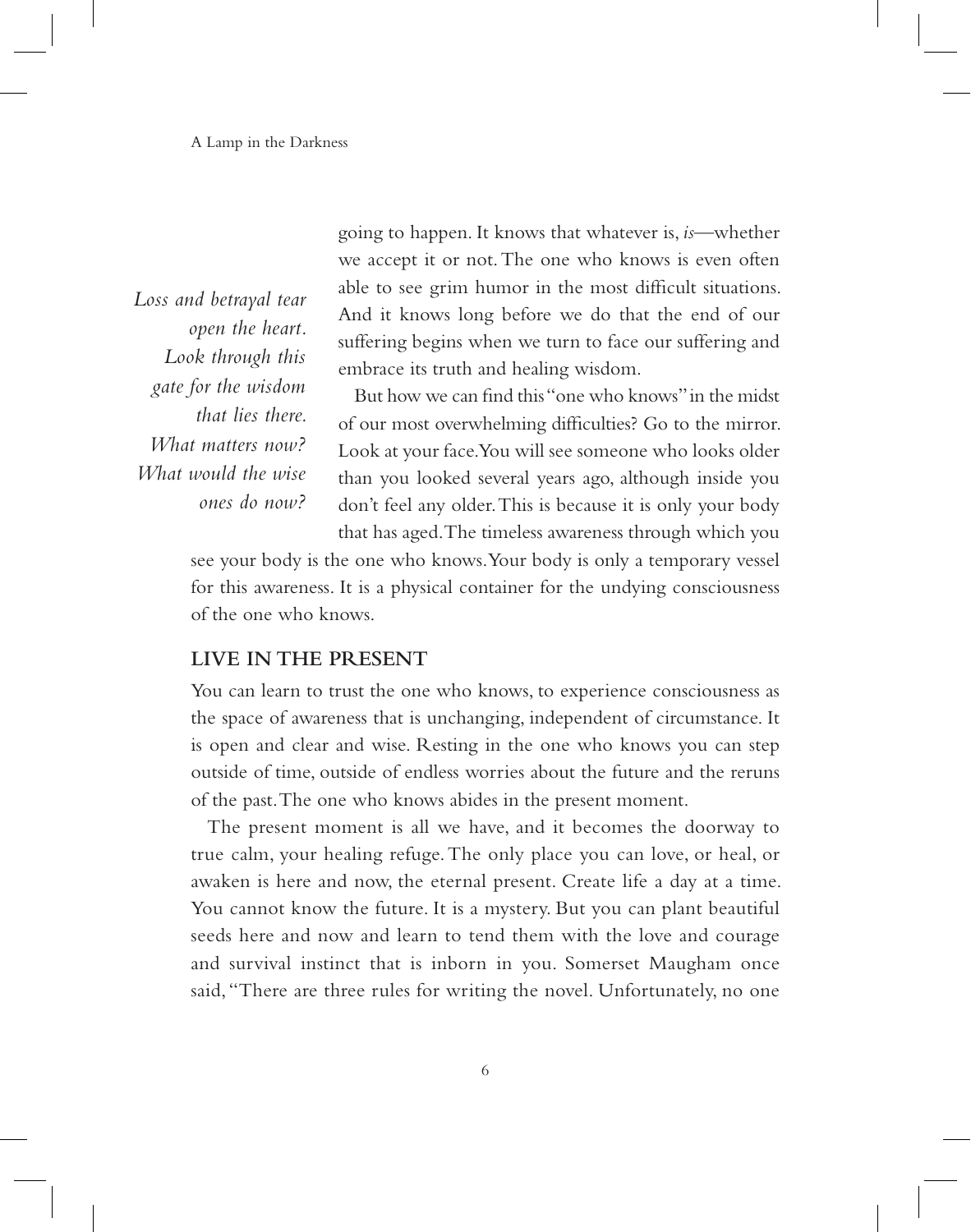knows what they are." He wrote marvelous novels, the only way we can, a page at a time.

Whether your suffering stems from cancer or divorce or loss or conflict, the one who knows understands that it is only in the present that you can heal. The one who knows has the courage to acknowledge the way things are, and to care and love and trust, no matter what. The one who knows sees the bigger picture behind every illness, loss, and death. Wisdom knows that although you may feel that your life or another's life is ending, new life is always growing in and around you. The universe continues to expand, the Earth continues to turn through the seasons, the soil continues to bring forth new growth. Even in the moment of your eventual death, mothers will be giving birth, bringing new hope, love, difficulty, and possibility into the world.

Becoming aware and mindful, resting in the one who knows in the midst of your struggles, is not some magical cure. Your problems will not automatically and easily disappear. Being anxious and sad, angry and fearful, hurt, lost, and even despairing in difficult times is part of the natural process of suffering. Even being overwhelmed by

*If you can sit quietly after difficult news; if in financial downturns you remain perfectly calm; if you can see your neighbors travel to fantastic places without a twinge of jealousy; if you can happily eat whatever is put on your plate; if you can fall asleep after a day of running around without a drink or a pill; if you can always find contentment just where you are: you are probably a dog.*

challenging emotions is a natural part of the journey. If you judge yourself against some impossible ideal of how you think you "should" be feeling and acting as you struggle, you'll only add to your suffering.

Being alive is finding ourselves in the midst of a great and mysterious paradox. The one who knows realizes that there are ten thousand joys and sorrows in every life, and at one time or another we will be touched by all of them. We will all experience birth and death, success and loss, love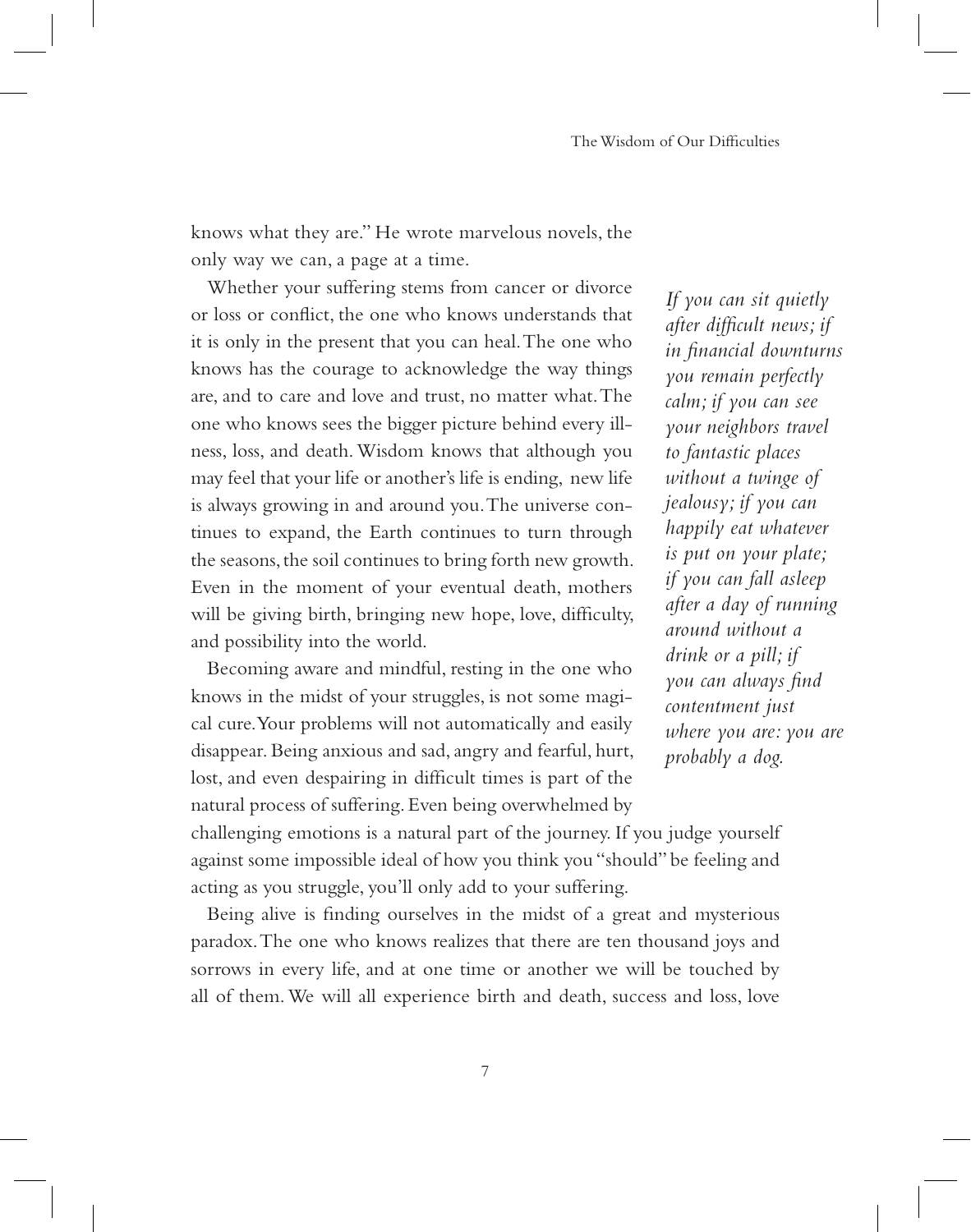*Right now, how can these difficult emotions and thoughts and sensations become your path to liberation?*

and heartbreak, joy and despair. And in every moment of your life there are millions of humans just like you all over the world who are being confronted by situations that are equally overwhelming and are struggling to somehow learn how to survive them. As George Washington Carver said, "How far you go in life depends on your being tender with the young, compassionate with the aged, sympathetic with the striving, and tolerant of the weak and the strong . . . because some day in life you will have been all of these."

# **YOU WILL SURVIVE**

One of the world's greatest examples of how to survive difficult times is Nelson Mandela, the first president of modern South Africa. After twenty-seven years of imprisonment on Robben Island, he remained unbowed and dignified, gracious, tender and kind, and curious about everything that was happening around him. The one who knows inside him never took what was happening to him personally. In this way he was able to maintain his freedom even while in bondage, to retain his dignity even in the most degrading conditions, to continue practicing compassion in the face of hostility, and to respond to the hatefulness that surrounded him with an unwavering love. Although a solitary man jailed in a distant country, Nelson Mandela has become an inspiration for millions of people suffering through less dramatic but equally challenging situations. The one who knows in Nelson Mandela is the same one who knows inside you. You were born with the same potential for wisdom, the same insight, the same strength and love, all that you need to carry you through the difficulties that you encounter.

To heal, you must remember who you really are. Then no matter what happens to you, you can rely on this innate courage, you can trust your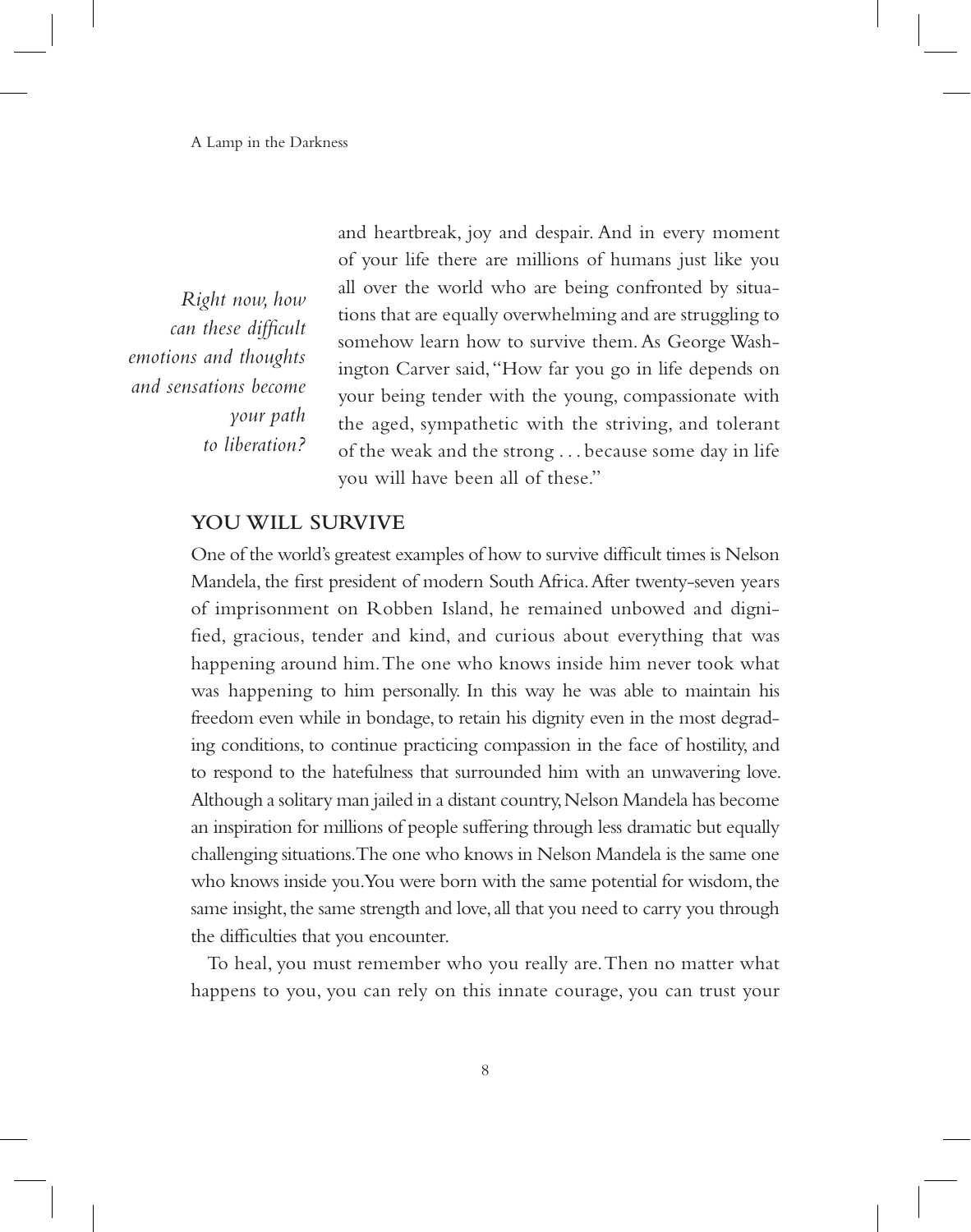own wise heart because nothing and no one can take them from you. You are free like Nelson Mandela.

One of my spiritual teachers, the Thai meditation master Ajahn Chah, used to ask me, "Which has had more value in your life, where have you grown more and learned more, where have you become more wise, where have you learned patience, understanding, equanimity, and forgiveness—in your hard times, or the

*As you become intimate with your suffering, your heart grows tender.*

good ones?" When we come to understand the paradox that what we most value in our lives was often born out of conflict and struggle, we can begin to get a glimmer that perhaps one day we may begin to embrace our difficulties and find grace in them, even if that day is not today.

Even the worst losses become workable over time. They become part of your life story and destiny; they become an important part of who you have become. Through surviving our difficulties, tenderness and compassion naturally arise. Your hardships are not only something intensely personal and intimate but also something you share with the entire world. Everything you have survived is responsible for who you are today. It is part of your heritage and cannot be taken from you; it lives in you in the same mysterious way that everything and everyone you have ever lost remains alive and present in your heart.

It's important to remember that even with the best of healing practices, your personal healing may not be easy. Turning to face difficult times can bring us face to face with the larger pains and fears beneath our grieving, or open a well of loneliness we have been running from our whole lives. But the practices in this program are designed to work with it all, to return you to acceptance and forgiveness and compassion—especially for yourself, so that you can hold everything in *yourself* with great mercy through these difficult times.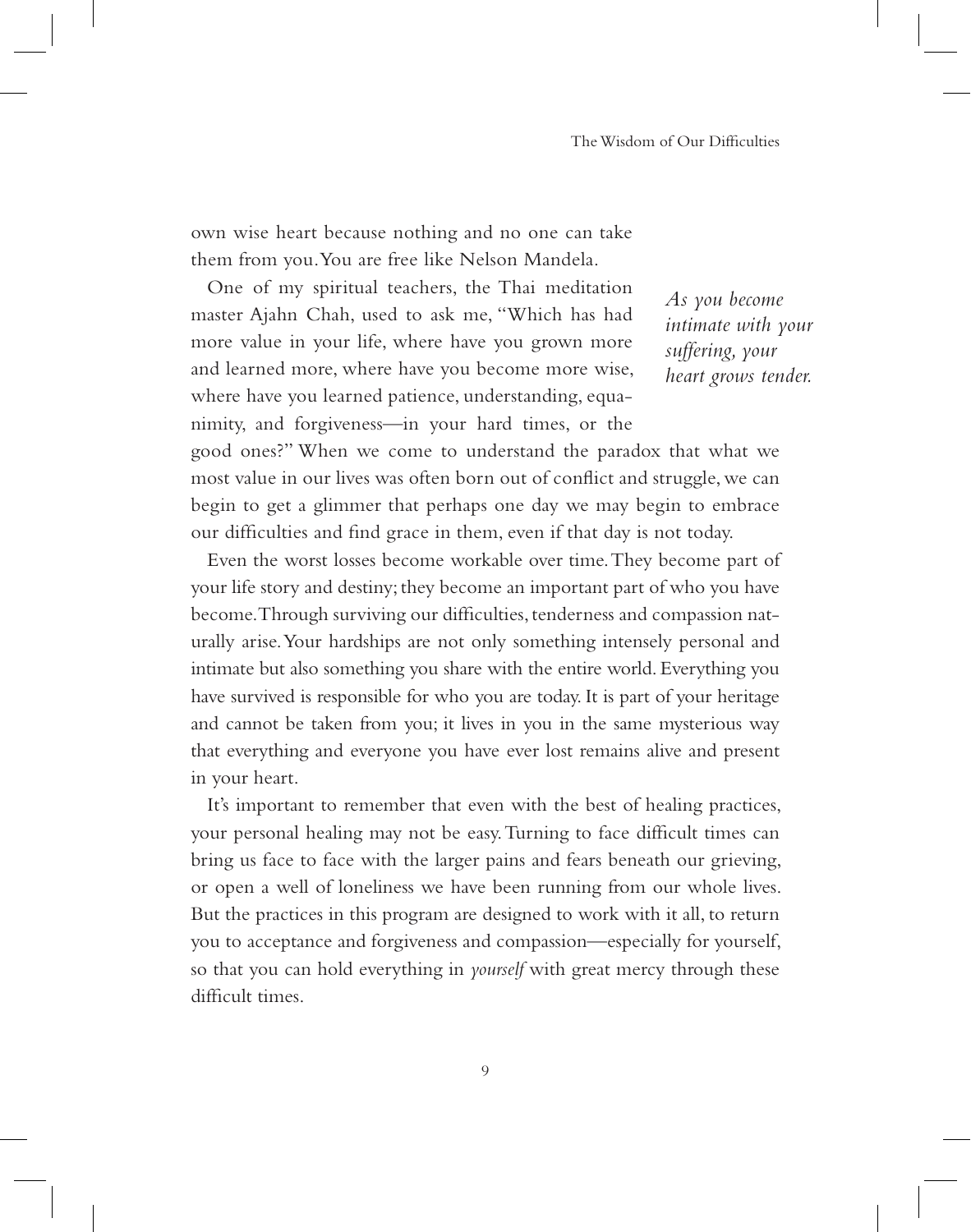#### **OPEN TO VASTNESS**

These practices will reconnect you to a bigger perspective of space and timelessness, so you can see everything with the eyes of the one who knows life's vastness and mystery.

You've had many tastes of the ever-present mystery and beauty of existence: when you've fallen in love or been present at the birth of a child, or in the timeless silence when you first saw the Grand Canyon or looked through a telescope at the stars and galaxies. In those moments your concerns were not with your difficulties. You were a conscious part of the miraculous eternal present moment.

Eternity is here, always, waiting in the present moment.

We must learn how to return to the reality of the present moment even in our most difficult times. In the present moment we can learn to see clearly and kindly. With the great power of this mindfulness, we can become fully present to the unbearable beauty and the inevitable tragedy that makes up every human life. And we can honorably and fully experience this one and only life that we have been given, with all its ups and downs. In my own life, I try to remember the words many of us have heard from the Ojibway Indians: "Sometimes I go about pitying myself when all the while I'm being carried by great winds across the sky."

### **TRUST**

The practices offered here are given with an open hand. They can bring healing and transformation to both your body and your mind. They will give you the tools for trusting the natural unfolding of your life and reconnect you to the unstoppable power of renewal that is always waiting to break through, no matter what your current difficulties. Try each of them and

*You may not see it now, but this very difficulty will strengthen you. Your heart will grow wiser, your spirit stronger. You already know this. You can even begin to see the ways that this is true.*